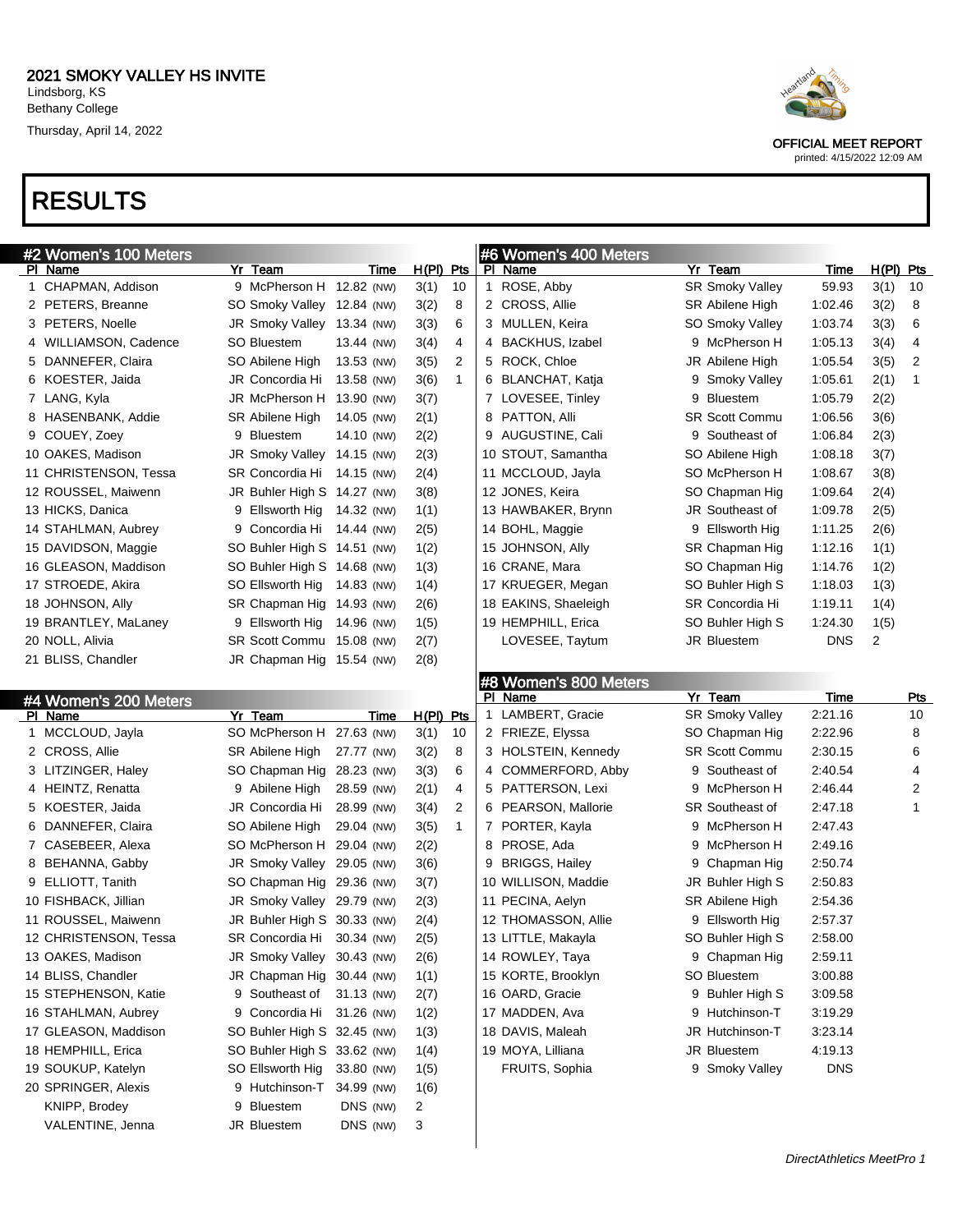#10 Women's 1600 Meters

PI Name Yr Team 1 ALDERSON, Jentrie SR Southeast of 2 FRIEZE, Elyssa SO Chapman Hig 3 LAMBERT, Gracie SR Smoky Valley 4 PROCHAZKA, Ashley JR Southeast of 5 CLEVENGER, Chloe JR McPherson H 6 COMMERFORD, Abby 9 Southeast of

#### RESULTS

|                        | Pts          |    | #13 Women's 100m Hurdles (cont'd)     |                                       |               |             |             |
|------------------------|--------------|----|---------------------------------------|---------------------------------------|---------------|-------------|-------------|
| <b>Time</b><br>5:05.42 | 10           |    | PI Name<br>14 PETERSON, Lydia         | Yr Team<br>SR Smoky Valley 20.36 (NW) | Time          |             | $H(PI)$ Pts |
|                        |              |    |                                       |                                       |               | 1(6)        |             |
| 5:09.50                | 8            |    | 15 O'BRIEN, McKenna                   | SO Hutchinson-T 24.19 (NW)            |               | 1(7)        |             |
| 5:35.72                | 6            |    |                                       |                                       |               |             |             |
| 5:52.02                | 4            |    | #16 Women's 300m Hurdles              |                                       |               |             |             |
| 5:52.56                | 2            | ΡI | Name                                  | Yr Team                               | Time<br>48.19 | $H(PI)$ Pts |             |
| 5:52.77                | 1            | 1. | SEELY, Caylin                         | JR Buhler High S                      |               | 2(1)        | 10          |
| 5:57.76                |              |    | 2 KIRKPATRICK, Maya                   | JR Chapman Hig                        | 49.64         | 2(2)        | 8           |
| 6:17.91                |              | 3  | SMITH, Harper                         | SR McPherson H                        | 50.15         | 2(3)        | 6           |
| 6:19.13                |              |    | 4 CARLGREN, Carlie                    | SO Concordia Hi                       | 50.75         | 2(4)        | 4           |
| 6:21.82                |              |    | 5 PEREGRINO, Priscilla                | <b>JR Scott Commu</b>                 | 51.15         | 1(1)        | 2           |
| 6:30.65                |              |    | 6 CLEMENCE, Joy                       | SR Abilene High                       | 51.86         | 2(5)        | 1           |
| 6:45.89                |              |    | 7 MCELROY, Clara                      | SO Smoky Valley                       | 52.02         | 1(2)        |             |
| 6:51.53                |              |    | 8 SCHULTZ, Jessa                      | 9 Ellsworth Hig                       | 53.19         | 1(3)        |             |
| 6:59.33                |              |    | 9 PETERSON, Lydia                     | <b>SR Smoky Valley</b>                | 53.90         | 1(4)        |             |
| 7:03.95                |              |    | 10 ANDERSON, Shannon                  | SR Chapman Hig                        | 56.04         | 2(6)        |             |
| 7:29.02                |              |    | 11 JOHNSON, Amara                     | JR Abilene High                       | 56.13         | 1(5)        |             |
|                        |              |    | 12 COMBS, Ava                         | SO Buhler High S                      | 56.14         | 2(7)        |             |
|                        |              |    | 13 HELLER, Josi                       | 9 Southeast of                        | 57.61         | 1(6)        |             |
| <u>Time</u>            | Pts          |    | PENNER, Lauren                        | JR Hutchinson-T                       | <b>DNS</b>    | 1           |             |
| 1:49.30                | 10           |    | KNIPP, Brodey                         | 9 Bluestem                            | <b>DNS</b>    | 1           |             |
| 2:41.67                | 8            |    | WILLIAMSON, Cadence                   | SO Bluestem                           | <b>DNS</b>    | 2           |             |
| 2:42.02                | 6            |    |                                       |                                       |               |             |             |
| 2:48.27                | 4            |    | #19 Women's 4 x 100m Relay            |                                       |               |             |             |
| 2:55.78                | 2            | PI | <u>Team</u>                           |                                       | Time          | H(PI) Pts   |             |
| 2:56.41                | $\mathbf{1}$ | 1  | McPherson High School (A)             |                                       | 51.43         | 2(1)        | 10          |
| 3:02.46                |              | 2  | Smoky Valley High School (A)          |                                       | 51.70         | 2(2)        | 8           |
| 3:07.33                |              |    | 3 Abilene High School (A)             |                                       | 52.79         | 2(3)        | 6           |
| 3:15.90                |              | 4  | Chapman High School (A)               |                                       | 52.85         | 2(4)        | 4           |
| <b>DNS</b>             |              |    | 5 Buhler High School (A)              |                                       | 53.97         | 2(5)        | 2           |
| <b>DNS</b>             |              | 6  | Bluestem (A)                          |                                       | 54.56         | 2(6)        | 1           |
|                        |              |    | 7 Southeast of Saline High School (A) |                                       | 56.45         | 1(1)        |             |
|                        |              | 8  | Concordia High School (A)             |                                       | 57.41         | 1(2)        |             |
| Time                   | H(PI) Pts    | 9  | Ellsworth High School (A)             |                                       | 57.44         | 2(7)        |             |
| 31 (NW)                | 2(1)<br>10   |    | Scott Community High School (A)       |                                       | <b>DNS</b>    | 1           |             |
| 39 (NW)                | 1(1)<br>8    |    |                                       |                                       |               |             |             |
| 31 (NW)                | 2(2)<br>6    |    | #38 Girls Rumble 4 x 100              |                                       |               |             |             |
| 33 (NW)                | 2(3)<br>4    |    | <b>PI Team</b>                        |                                       | <b>Time</b>   |             |             |
| 34 (NW)                | 2<br>2(4)    | 1  | Ellsworth High School (A)             |                                       | 1:02.12       |             |             |
| 23 (NW)                | 1<br>2(5)    | 2  | Buhler High School (A)                |                                       | 1:02.27       |             |             |
| 27 (NW)                | 2(6)         | 3  | Scott Community High School (A)       |                                       | 1:02.79       |             |             |
| 35 (NW)                | 1(2)         | 4  | Concordia High School (A)             |                                       | 1:03.75       |             |             |
| 56 (NW)                | 1(3)         | 5  | Chapman High School (A)               |                                       | 1:06.18       |             |             |
| 62 (NW)                | 2(7)         |    |                                       |                                       |               |             |             |
| 73 (NW)                | 1(4)         |    | #21 Women's 4 x 400m Relay            |                                       |               |             |             |
| 00 (NW)                | 2(8)         |    | PI Team                               |                                       | <u>Time</u>   | $H(PI)$ Pts |             |
| 90 (NW)                | 1(5)         | 1  | Smoky Valley High School (A)          |                                       | 4:10.94       | 2(1)        | 10          |
|                        |              |    | 2 Abilene High School (A)             |                                       | 4:18.34       | 2(2)        | 8           |

#### 7 ELDER, Evie SR McPherson H 8 NEWELL, Madison 9 Ellsworth Hig 9 DORANTES, Maya SR Buhler High S 10 PATTERSON, Lexi 9 McPherson H 11 LITTLE, Makayla SO Buhler High S 12 DAVIS, Teigan JR Hutchinson-T 13 OARD, Graci 9 Buhler High S 14 HEIMERMAN, Taitlyn JR Hutchinson-T 15 LOVE, Harmony 9 Ellsworth Hig 16 DAVIS, Maleah JR Hutchinson-T #12 Women's 3200 Meters PI Name Yr Team 1 ALDERSON, Jentrie SR Southeast of 1 2 PROCHAZKA, Ashley JR Southeast of 1 3 BATHURST, Eden SO Abilene High 1 4 HORNING, Taryn JR Buhler High S 1 5 FRUITS, Sophia 9 Smoky Valley 12 6 WARNER, Lindsay **JR Buhler High S** 1 7 SCHROEDER, Joni SR Southeast of 1 8 ELDER, Evie SR McPherson H 1 9 HAMBY, Krysten SO Buhler High S 13 LOVE, Harmony 9 Ellsworth Hig CLEVENGER, Chloe JR McPherson H #13 Women's 100m Hurdles<br>Pl Name Yr Team 1 SEELY, Caylin JR Buhler High S 15.6

| <b>VLLLI, VUYIIII</b>  | $0.11$ Darnor ingthered 10.01 (1999) |            | $-11$ | ., |
|------------------------|--------------------------------------|------------|-------|----|
| 2 CARLGREN, Carlie     | SO Concordia Hi 16.39 (NW)           |            | 1(1)  | 8  |
| 3 SMITH, Harper        | SR McPherson H 16.61 (NW)            |            | 2(2)  | 6  |
| 4 KIRKPATRICK, Maya    | JR Chapman Hig 16.83 (NW)            |            | 2(3)  | 4  |
| 5 SOUKUP, Aislyn       | SO McPherson H 16.84 (NW)            |            | 2(4)  | 2  |
| 6 ANDERSON, Shannon    | SR Chapman Hig 17.23 (NW)            |            | 2(5)  | 1  |
| 7 MCELROY, Clara       | SO Smoky Valley 17.27 (NW)           |            | 2(6)  |    |
| 8 BENDER, Tessa        | JR Abilene High 17.35 (NW)           |            | 1(2)  |    |
| 9 PEREGRINO, Priscilla | JR Scott Commu 17.56 (NW)            |            | 1(3)  |    |
| 10 CLEMENCE, Joy       | <b>SR Abilene High</b>               | 17.62 (NW) | 2(7)  |    |
| 11 COMBS, Ava          | SO Buhler High S                     | 17.73 (NW) | 1(4)  |    |
| 12 WILLIAMSON, Cadence | SO Bluestem                          | 18.00 (NW) | 2(8)  |    |
| 13 BUNCH, Macy         | 9 Southeast of                       | 18.90 (NW) | 1(5)  |    |
|                        |                                      |            |       |    |



OFFICIAL MEET REPORT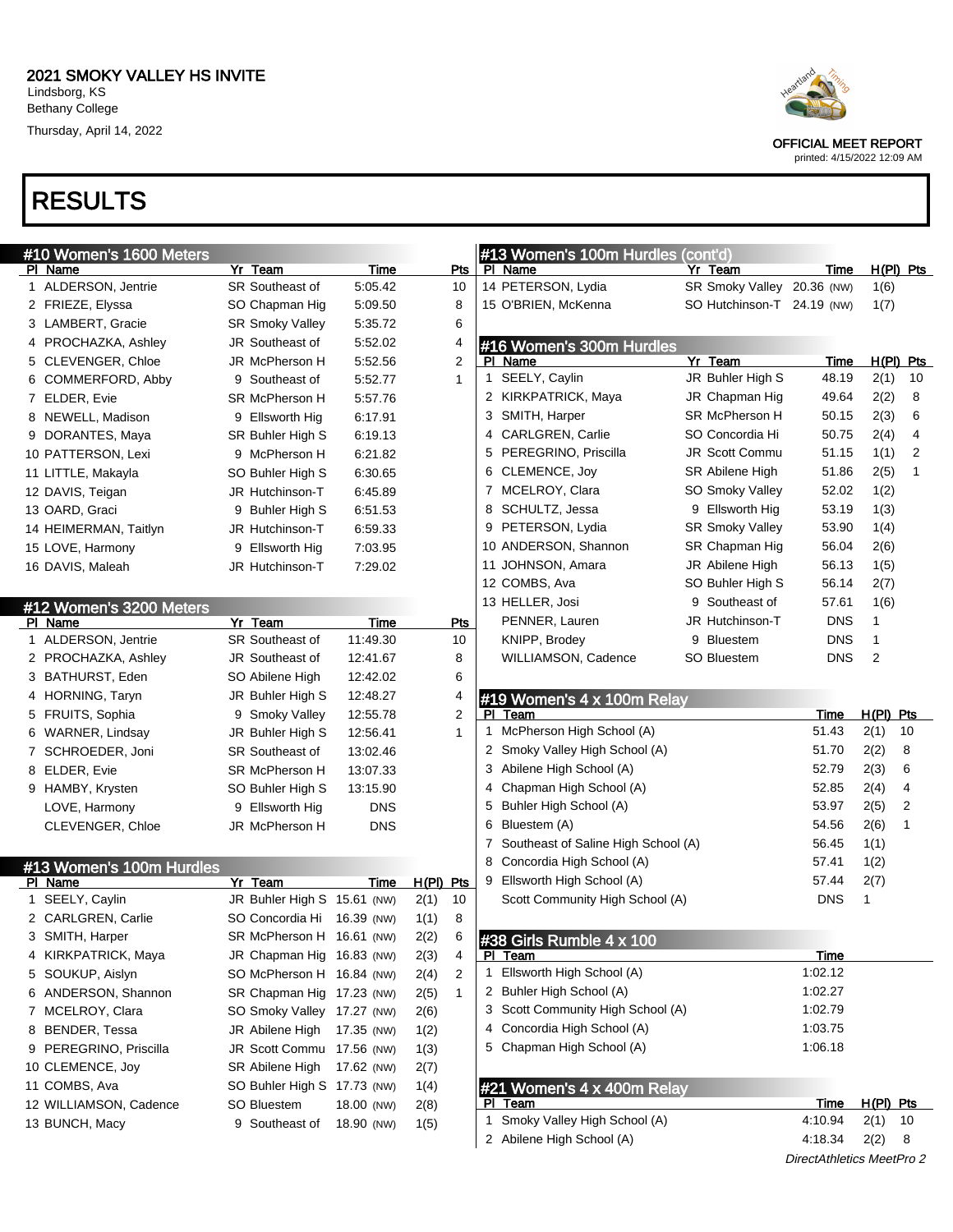# RESULTS

| Heartland                   |
|-----------------------------|
| <b>OFFICIAL MEET REPORT</b> |

printed: 4/15/2022 12:09 AM

|    | #21 Women's 4 x 400m Relay (cont'd) |                         |             |              |              | #27 Women's Pole Vault (cont'd) |                                                       |                            |             |            |
|----|-------------------------------------|-------------------------|-------------|--------------|--------------|---------------------------------|-------------------------------------------------------|----------------------------|-------------|------------|
|    | PI Team                             | <u>Time</u>             | $H(PI)$ Pts |              |              | PI Name                         | Yr Team                                               | Mark                       |             | <u>Pts</u> |
|    | 3 McPherson High School (A)         | 4:25.05                 | 2(3)        | 6            |              | 8 MCCOY, Alycea                 | SO Buhler High S7' 9"                                 |                            |             |            |
|    | 4 Chapman High School (A)           | 4:29.66                 | 2(4)        | 4            |              | 8 PETERSON, Lydia               | SR Smoky Valley 7' 9"                                 |                            |             |            |
| 5  | Bluestem (A)                        | 4:33.93                 | 2(5)        | 2            |              | 10 BATHURST, Alice              | SR Abilene High 7' 9"                                 |                            |             |            |
| 6  | Southeast of Saline High School (A) | 4:38.27                 | 2(6)        | $\mathbf{1}$ |              | 11 SMITH, Amber                 | JR McPherson H7' 3"                                   |                            |             |            |
| 7. | Buhler High School (A)              | 4:45.68                 | 1(1)        |              |              | 11 KINDEL, Keely                | 9 Concordia Hi 7' 3"                                  |                            |             |            |
| 8  | Ellsworth High School (A)           | 4:50.18                 | 1(2)        |              |              | 11 KINDEL, Acacia               | 9 Concordia Hi 7' 3"                                  |                            |             |            |
|    | 9 Hutchinson-Trinity Catholic (A)   | 5:09.72                 | 1(3)        |              |              | 14 SOWERS, Johnna               | JR Scott Commu 7' 3"                                  |                            |             |            |
|    |                                     |                         |             |              |              | <b>BRIGGS, Hailey</b>           | 9 Chapman Hig NH                                      |                            |             |            |
|    | #23 Women's 4 x 800m Relay          |                         |             |              |              | STEPHENSON, Katie               | 9 Southeast of NH                                     |                            |             |            |
|    | PI Team                             | Time                    |             | <b>Pts</b>   |              | NEWELL, Madison                 | 9 Ellsworth Hig NH                                    |                            |             |            |
|    | 1 Smoky Valley High School (A)      | 10:09.46                |             | 10           |              | ROWLEY, Taya                    | 9 Chapman Hig NH                                      |                            |             |            |
|    | 2 Abilene High School (A)           | 10:43.68                |             | 8            |              | HELLER, Josi                    | 9 Southeast of NH                                     |                            |             |            |
|    | 3 Buhler High School (A)            | 10:44.01                |             | 6            |              |                                 |                                                       |                            |             |            |
| 4  | Southeast of Saline High School (A) | 10:44.21                |             | 4            |              | #29 Women's Long Jump           |                                                       |                            |             |            |
| 5. | Chapman High School (A)             | 11:46.56                |             | 2            |              | PI Name                         | Yr Team                                               | <b>Mark</b>                | $F(PI)$ Pts |            |
|    | 6 Bluestem (A)                      | 12:03.90                |             | $\mathbf{1}$ | 1            | PETERS, Breanne                 | SO Smoky Valley 17' 0" (NW)                           |                            | 2(1)        | 10         |
|    | 7 Hutchinson-Trinity Catholic (A)   | 12:20.05                |             |              |              | 2 KRAFELS, Natalya              | 9 Buhler High S16' 8" (NW)                            |                            | 2(2)        | 8          |
|    |                                     |                         |             |              |              | 3 LITZINGER, Haley              | SO Chapman Hig 16' 5 <sup>1</sup> / <sub>2</sub> (NW) |                            | 2(3)        | 6          |
|    | #25 Women's High Jump               |                         |             |              |              | 4 CHAPMAN, Addison              | 9 McPherson H 16' $3\frac{1}{2}$ (NW)                 |                            | 2(4)        | 4          |
|    | PI Name                             | Yr Team<br><b>Mark</b>  |             | Pts          |              | 5 KOESTER, Jaida                | JR Concordia Hi 16' 1 <sup>34</sup> (NW)              |                            | 2(5)        | 2          |
|    | 1 RUMFORD, Ella                     | SR Scott Commu 4' 10"   |             | 9            |              | 6 CARLGREN, Carlie              | SO Concordia Hi 16' 0" (NW)                           |                            | 2(6)        | 1          |
| 1  | CAVANAUGH, Sophie                   | SR Chapman Hig 4' 10"   |             | 9            |              | 7 KIRKPATRICK, Maya             | JR Chapman Hig 15' 9 <sup>3/4</sup> (NW)              |                            | 2(7)        |            |
|    | 3 KRAFELS, Natalya                  | 9 Buhler High S4' 10"   |             | 6            |              | 8 MCCOY, Alycea                 | SO Buhler High S15' 8" (NW)                           |                            | 2(8)        |            |
|    | 4 SOUKUP, Katelyn                   | SO Ellsworth Hig 4' 8"  |             | 4            |              | 9 CASEBEER, Alexa               | SO McPherson H 15' $7\frac{1}{2}$ (NW)                |                            | 1(1)        |            |
|    | 5 DUNCAN, Hope                      | SO Smoky Valley 4' 8"   |             | 2            |              | 10 BEHANNA, Gabby               | JR Smoky Valley 15' 7" (NW)                           |                            | 1(2)        |            |
| 6  | JOHNSON, Amara                      | JR Abilene High 4' 8"   |             | 1            |              | 11 LOVESEE, Tinley              | 9 Bluestem                                            | 15' 7" (NW)                | 2(9)        |            |
|    | 7 NORDELL, Jara                     | SR Concordia Hi 4'8"    |             |              |              | 12 CAVANAUGH, Sophie            | SR Chapman Hig 15' $5\frac{1}{4}$ (NW)                |                            | 2(10)       |            |
|    | 7 SOUKUP, Aislyn                    | SO McPherson H4' 8"     |             |              |              | 13 LANG, Kyla                   | JR McPherson H 15' $2\frac{3}{4}$ (NW)                |                            | 2(11)       |            |
| 9  | WILLISON, Maddie                    | JR Buhler High S4' 6"   |             |              |              | 14 WARD, Kyla                   | JR Buhler High S15' $2\frac{1}{2}$ (NW)               |                            | 2(12)       |            |
|    | 10 CARLGREN, Carlie                 | SO Concordia Hi 4' 6"   |             |              |              | 15 EMMONS, Holli                | SO Bluestem                                           | 14' 8" (NW)                | 1(3)        |            |
|    | 10 BUNCH, Macy                      | 9 Southeast of 4'6"     |             |              |              | 16 HEINTZ, Renatta              | 9 Abilene High 14' 6" (NW)                            |                            | 1(4)        |            |
|    | 12 NEWELL, Madison                  | 9 Ellsworth Hig 4' 6"   |             |              |              | 17 BOLDRA, Aubrey               | SR Smoky Valley 14' 43/4 (NW)                         |                            | 1(5)        |            |
|    | 13 SALYERS, Emma                    | SO Ellsworth Hig 4' 4"  |             |              |              | 17 PETERS, Noelle               | JR Smoky Valley 14' 43/4 (NW)                         |                            | 1(5)        |            |
|    | 14 KORTE, Brooklyn                  | SO Bluestem<br>4' 2"    |             |              |              | 19 HAWBAKER, Brynn              | JR Southeast of 14' 4" (NW)                           |                            | 1(7)        |            |
|    | SPRINGER, Alexis                    | 9 Hutchinson-T NH       |             |              |              | 20 HOWER, Kylee                 | SR Concordia Hi 13' 3 <sup>34</sup> (NW)              |                            | 1(8)        |            |
|    | BISNETTE, Jesika                    | SO Concordia Hi NH      |             |              |              | 21 CASELMAN, Avery              | JR Southeast of $12' 11^{3/4}$ (NW)                   |                            | 1(9)        |            |
|    | KNIPP, Brodey                       | <b>NH</b><br>9 Bluestem |             |              |              | 22 O'BRIEN, McKenna             | SO Hutchinson-T 12' 5" (NW)                           |                            | 1(10)       |            |
|    |                                     |                         |             |              |              | 23 BATISTA, Angelina            | 9 Hutchinson-T 12' 3" (NW)                            |                            | 1(11)       |            |
|    | #27 Women's Pole Vault              |                         |             |              |              | HAIGH, Laini                    | SR Smoky Valley DNS (NW)                              |                            | 1           |            |
|    | PI Name                             | Yr Team<br><b>Mark</b>  |             | <u>Pts</u>   |              |                                 |                                                       |                            |             |            |
|    | 1 PETERS, Breanne                   | SO Smoky Valley 9' 9"   |             | 10           |              | #31 Women's Triple Jump         |                                                       |                            |             |            |
|    | 2 PETERS, Noelle                    | JR Smoky Valley 9' 9"   |             | 8            |              | PI Name                         | Yr Team                                               | Mark                       | $F(PI)$ Pts |            |
|    | 3 NOLL, Alivia                      | SR Scott Commu 9' 3"    |             | 6            | $\mathbf{1}$ | KIRKPATRICK, Maya               | JR Chapman Hig 33' 11 <sup>1/4</sup> (NW)             |                            | 2(1)        | 10         |
|    | 4 MCGIVNEY, Jentree                 | SO Abilene High 8' 3"   |             | 4            |              | 2 LOVESEE, Tinley               | 9 Bluestem                                            | 32' 10 <sup>3/4</sup> (NW) | 2(2)        | 8          |
|    | 5 BATHURST, Eden                    | SO Abilene High 8' 3"   |             | 2            |              | 3 CROSS, Allie                  | SR Abilene High 32' 2 <sup>3/4</sup> (NW)             |                            | 2(3)        | 6          |
|    | 6 KORTE, Brooklyn                   | SO Bluestem<br>8'3"     |             | 1            |              | 4 DUNCAN, Hope                  | SO Smoky Valley 31' 43/4 (NW)                         |                            | 2(4)        | 4          |
|    | 7 WACKER, Kate                      | SR Ellsworth Hig 8' 3"  |             |              |              |                                 |                                                       |                            |             |            |

DirectAthletics MeetPro 3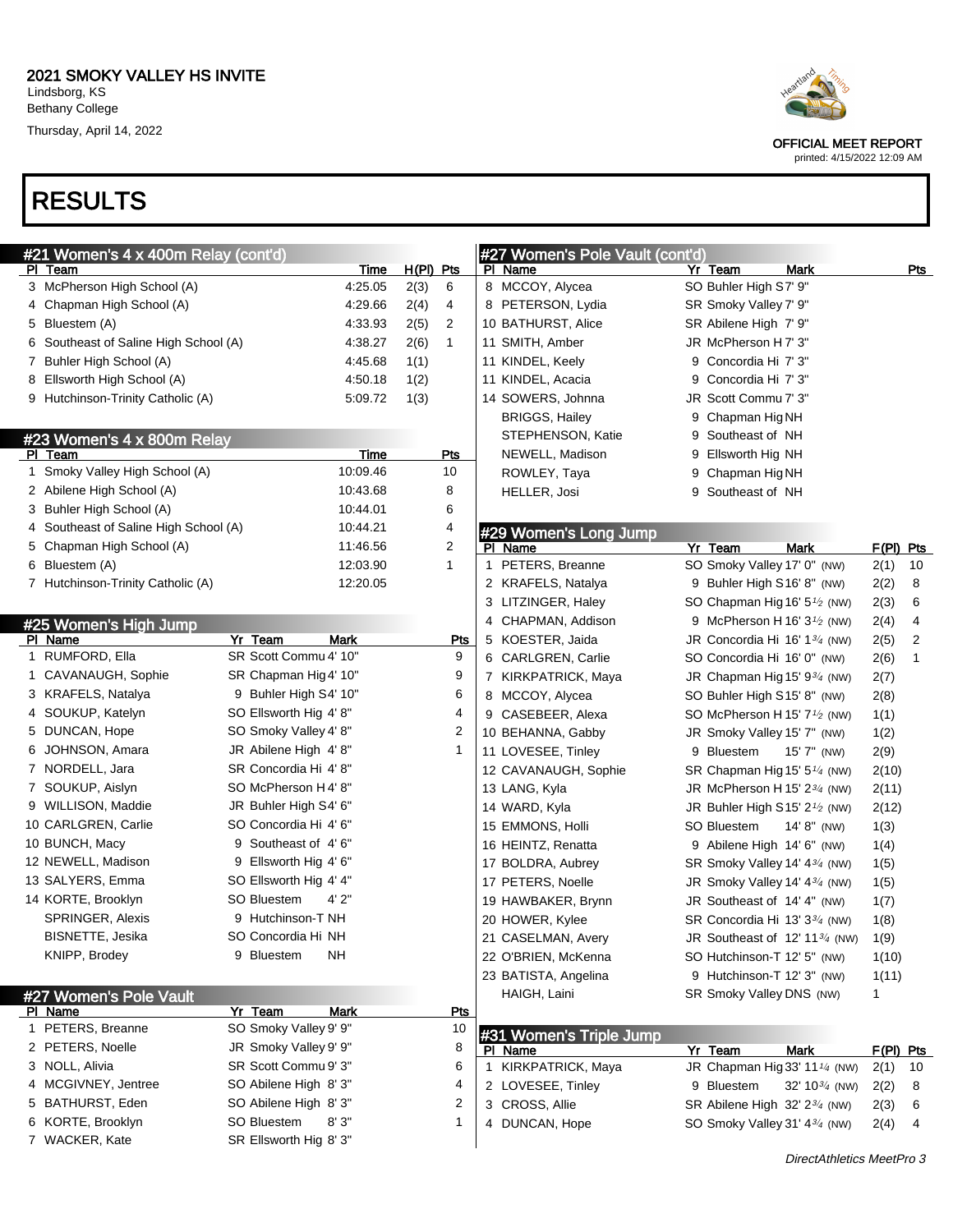#### RESULTS





OFFICIAL MEET REPORT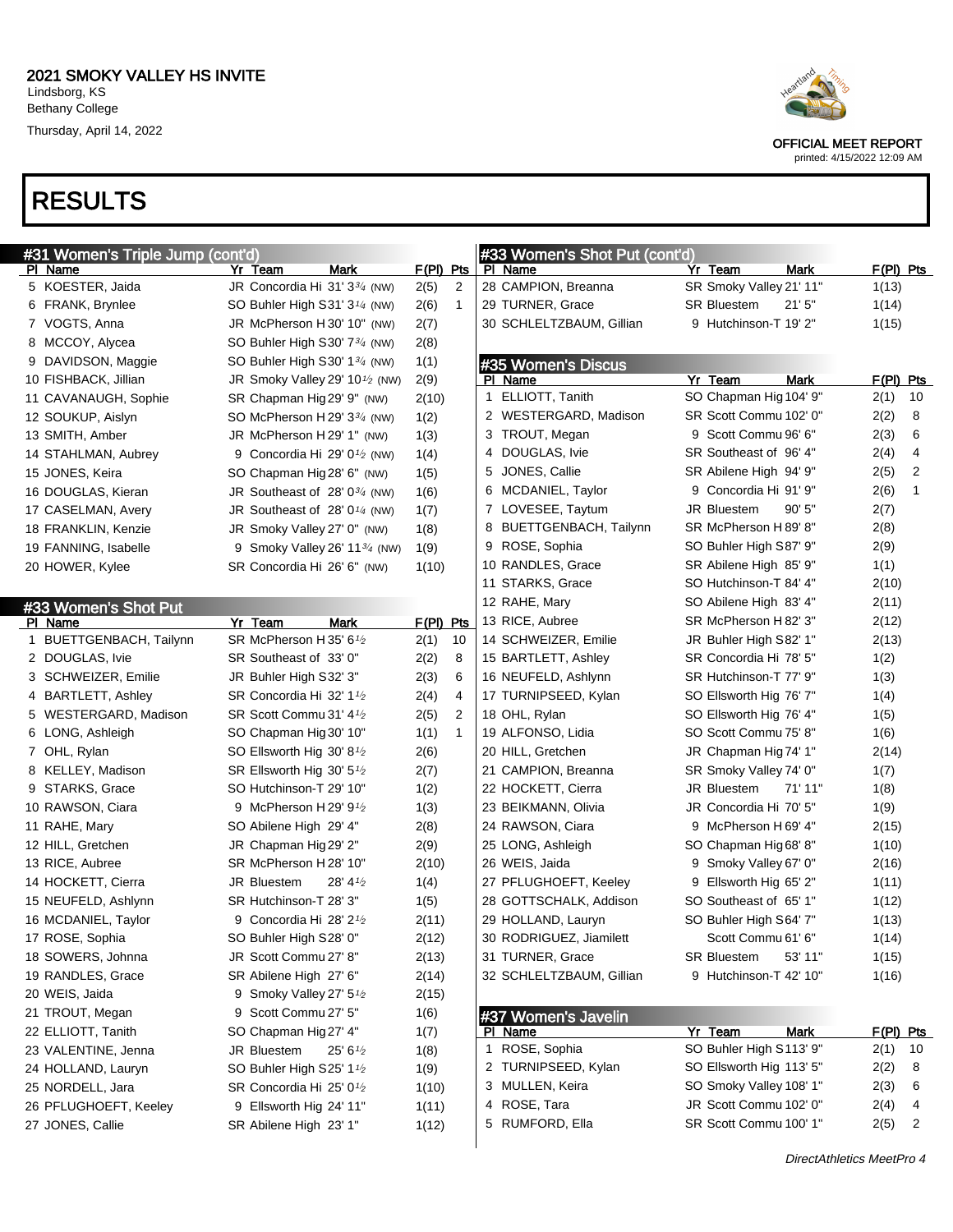# RESULTS



OFFICIAL MEET REPORT

| #37 Women's Javelin (cont'd) |                               |                      | #1 Men's 100 Meters (cont'd) |                             |            |             |
|------------------------------|-------------------------------|----------------------|------------------------------|-----------------------------|------------|-------------|
| PI Name                      | Yr Team<br>Mark               | $F(PI)$ Pts          | PI Name                      | Yr Team                     | Time       | $H(PI)$ Pts |
| 6 WORKMAN, Teggan            | SR Concordia Hi 97' 3"        | 2(6)<br>$\mathbf{1}$ | 18 MEAD, Trevor              | SR Chapman Hig 12.03 (NW)   |            | 2(3)        |
| 7 HOERNER, Taya              | SR Abilene High 96' 5"        | 2(7)                 | 19 DAVIS, Marcus             | 9 Southeast of              | 12.03 (NW) | 2(4)        |
| 8 MCDANIEL, Taylor           | 9 Concordia Hi 94' 7"         | 2(8)                 | 20 WHITLEY, Aiden            | SO Chapman Hig 12.13 (NW)   |            | 2(5)        |
| 9 PFLUGHOEFT, Keeley         | 9 Ellsworth Hig 93' 7"        | 2(9)                 | 21 WEST, Loden               | SO Ellsworth Hig            | 12.17 (NW) | 1(1)        |
| 10 CHRISTIENSEN, Reonna      | JR Abilene High 88' 3"        | 2(10)                | 22 GUSTUS, Caleb             | JR Smoky Valley 12.28 (NW)  |            | 2(6)        |
| 11 HAIGH, Laini              | SR Smoky Valley 84' 4"        | 2(11)                | 23 WIENING, Brody            | Bluestem<br>9               | 12.32 (NW) | 3(8)        |
| 12 OHL, Rylan                | SO Ellsworth Hig 82' 9"       | 2(12)                | 24 PEREA, Dominick           | JR Chapman Hig 12.53 (NW)   |            | 2(7)        |
| 13 RANDLES, Grace            | SR Abilene High 82' 0"        | 2(13)                | 25 GOTTI, Luca               | JR Buhler High S 12.64 (NW) |            | 2(8)        |
| 14 BOLDRA, Aubrey            | SR Smoky Valley 81' 7"        | 1(1)                 | 26 NEAL, Colton              | Bluestem<br>9               | 13.00 (NW) | 1(2)        |
| 15 SOWERS, Johnna            | JR Scott Commu 80' 5"         | 2(14)                | 27 DOZIER, Jackson           | 9 Hutchinson-T 13.57 (NW)   |            | 1(3)        |
| 16 NORDELL, Jara             | SR Concordia Hi 78' 3"        | 1(2)                 | 28 SLAIGHT, Holden           | 9 Ellsworth Hig             | 14.37 (NW) | 1(4)        |
| 17 HOCKETT, Cierra           | 78' 1"<br>JR Bluestem         | 1(3)                 |                              |                             |            |             |
| 17 DOUGLAS, Kieran           | JR Southeast of 78' 1"        | 1(3)                 | #3 Men's 200 Meters          |                             |            |             |
| 19 SMITH, Amber              | JR McPherson H77' 5"          | 1(5)                 | PI Name                      | Yr Team                     | Time       | H(PI) Pts   |
| 20 HOLLAND, Lauryn           | SO Buhler High S75' 4"        | 1(6)                 | 1 DEDONDER, Lucas            | SR Abilene High             | 23.11 (NW) | 4(1)<br>10  |
| 21 BLISS, Chandler           | JR Chapman Hig 73' 7"         | 1(7)                 | 2 WAHLMEIER, Toby            | SR Concordia Hi 23.39 (NW)  |            | 4(2)<br>8   |
| 22 OAKES, Madison            | JR Smoky Valley 72' 6"        | 2(15)                | 3 CAMPBELL, Diante           | SR Buhler High S 23.73 (NW) |            | 6<br>4(3)   |
| 23 SANDBO, Kyndall           | SO McPherson H71' 3"          | 1(8)                 | 4 CAMPBELL, Cameron          | SR Buhler High S 24.03 (NW) |            | 4<br>4(4)   |
| 24 ADKINS, Sloane            | SO Buhler High S68' 3"        | 1(9)                 | 5 HAROLD, Kaden              | SO McPherson H 24.29 (NW)   |            | 2<br>3(1)   |
| 25 CAVANAUGH, Sophie         | SR Chapman Hig 65' 2"         | 2(16)                | 6 SCHLETZBAUM, Zach          | SR Hutchinson-T 24.32 (NW)  |            | 1<br>1(1)   |
| 26 FRANKLIN, Kenzie          | JR Smoky Valley 65' 1"        | 1(10)                | 7 AUTRY, Justice             | JR Smoky Valley 24.32 (NW)  |            | 4(5)        |
| 27 HOLUB, Destiny            | JR Southeast of 64' 6"        | 1(11)                | 8 WITTE, Cameron             | SO Southeast of 24.55 (NW)  |            | 3(2)        |
| 28 MALM, Carley              | SR McPherson H62' 9"          | 1(12)                | 9 STAMBAUGH, Gavin           | 9 Smoky Valley 24.67 (NW)   |            | 3(3)        |
| 29 COUEY, Zoey               | 57'8"<br>9 Bluestem           | 1(13)                | 10 PENROSE, Caleb            | SO Buhler High S 24.83 (NW) |            | 2(1)        |
| 30 JONES, Kayley             | SR Chapman Hig 56' 1"         | 1(14)                | 11 GROPP, Kaide              | 9 Concordia Hi 24.91 (NW)   |            | 2(2)        |
| 31 TURNER, Grace             | 44' 6"<br><b>SR Bluestem</b>  | 1(15)                | 12 GROSS, Zach               | JR Smoky Valley 25.08 (NW)  |            | 3(4)        |
|                              |                               |                      | 13 CASELMAN, Connor          | SO Southeast of             | 25.11 (NW) | 4(6)        |
| #1 Men's 100 Meters          |                               |                      | 14 SCHUBERT, Eli             | JR Abilene High             | 25.14 (NW) | 3(5)        |
| PI Name                      | Yr Team<br>Time               | $H(PI)$ Pts          | 15 MCDANIEL, Collin          | SO Scott Commu 25.34 (NW)   |            | 2(3)        |
| 1 POAGUE, Chase              | SR Southeast of<br>10.89 (NW) | 4(1)<br>10           | 16 DAVIS, Marcus             | 9 Southeast of              | 25.35 (NW) | 3(6)        |
| 2 CAMPBELL, Cameron          | SR Buhler High S 11.28 (NW)   | 4(2)<br>8            | 17 HARDGRAVE, Caden          | SR McPherson H 25.42 (NW)   |            | 3(7)        |
| 3 WAHLMEIER, Toby            | SR Concordia Hi 11.32 (NW)    | 4(3)<br>6            | 18 SOMMER, Chris             | JR Chapman Hig 25.53 (NW)   |            | 2(4)        |
| 4 CAMPBELL, Diante           | SR Buhler High S 11.46 (NW)   | 4(4)<br>4            | 19 LYON, Simon               | JR McPherson H 25.55 (NW)   |            | 1(2)        |
| 5 SCHRINER, Sky              | SR McPherson H 11.46 (NW)     | 2<br>4(5)            | 20 MILLER, Lance             | SR Scott Commu 25.64 (NW)   |            | 3(8)        |
| 6 AUTRY, Justice             | JR Smoky Valley 11.49 (NW)    | 3(1)<br>1            | 21 WEST, Loden               | SO Ellsworth Hig            | 25.66 (NW) | 1(3)        |
| 7 AUTRY, Jerome              | JR Smoky Valley 11.64 (NW)    | 3(2)                 | 22 JOHNSON, Jagger           | 9 Concordia Hi 25.81 (NW)   |            | 2(5)        |
| 8 MILLER, Keyan              | SR Concordia Hi 11.81 (NW)    | 3(3)                 | 23 GUSTUS, Caleb             | JR Smoky Valley 25.84 (NW)  |            | 2(6)        |
| 9 ALQUIST-PENNELL, Chayton   | JR Concordia Hi 11.81 (NW)    | 3(4)                 | 24 WIENING, Brody            | 9 Bluestem                  | 25.99 (NW) | 1(4)        |
| 10 THOMAS, Jace              | JR Scott Commu 11.82 (NW)     | 3(5)                 | 25 PEREA, Dominick           | JR Chapman Hig 26.72 (NW)   |            | 2(7)        |
| 11 SCHUBERT, Eli             | JR Abilene High 11.83 (NW)    | 2(1)                 | 26 HAYS, Caleb               | 9 Ellsworth Hig             | 28.65 (NW) | 1(5)        |
| 12 STAMBAUGH, Gavin          | 9 Smoky Valley 11.85 (NW)     | 3(6)                 | 27 DOZIER, Jackson           | 9 Hutchinson-T 28.85 (NW)   |            | 1(6)        |
| 13 ALEXANDER, Javyn          | SO McPherson H 11.85 (NW)     | 4(6)                 | 28 WILLIAMS, Andrew          | SR Ellsworth Hig            | 31.09 (NW) | 1(7)        |
| 14 RODRIGUEZ, Alex           | SR Scott Commu 11.88 (NW)     | 2(2)                 | WILDMAN, Blake               | SR Chapman Hig              | DNS (NW)   | 2           |
| 15 WITTE, Cameron            | SO Southeast of 11.89 (NW)    | 4(7)                 | HARGRAVES, Keaton            | SO Abilene High             | DNS (NW)   | 4           |
| 16 MILLER, Lance             | SR Scott Commu 11.96 (NW)     | 3(7)                 | THOMAS, Jace                 | <b>JR Scott Commu</b>       | DNS (NW)   | 4           |
| 17 SCHRINER, Jayce           | SO McPherson H 12.01 (NW)     | 4(8)                 |                              |                             |            |             |
|                              |                               |                      |                              |                             |            |             |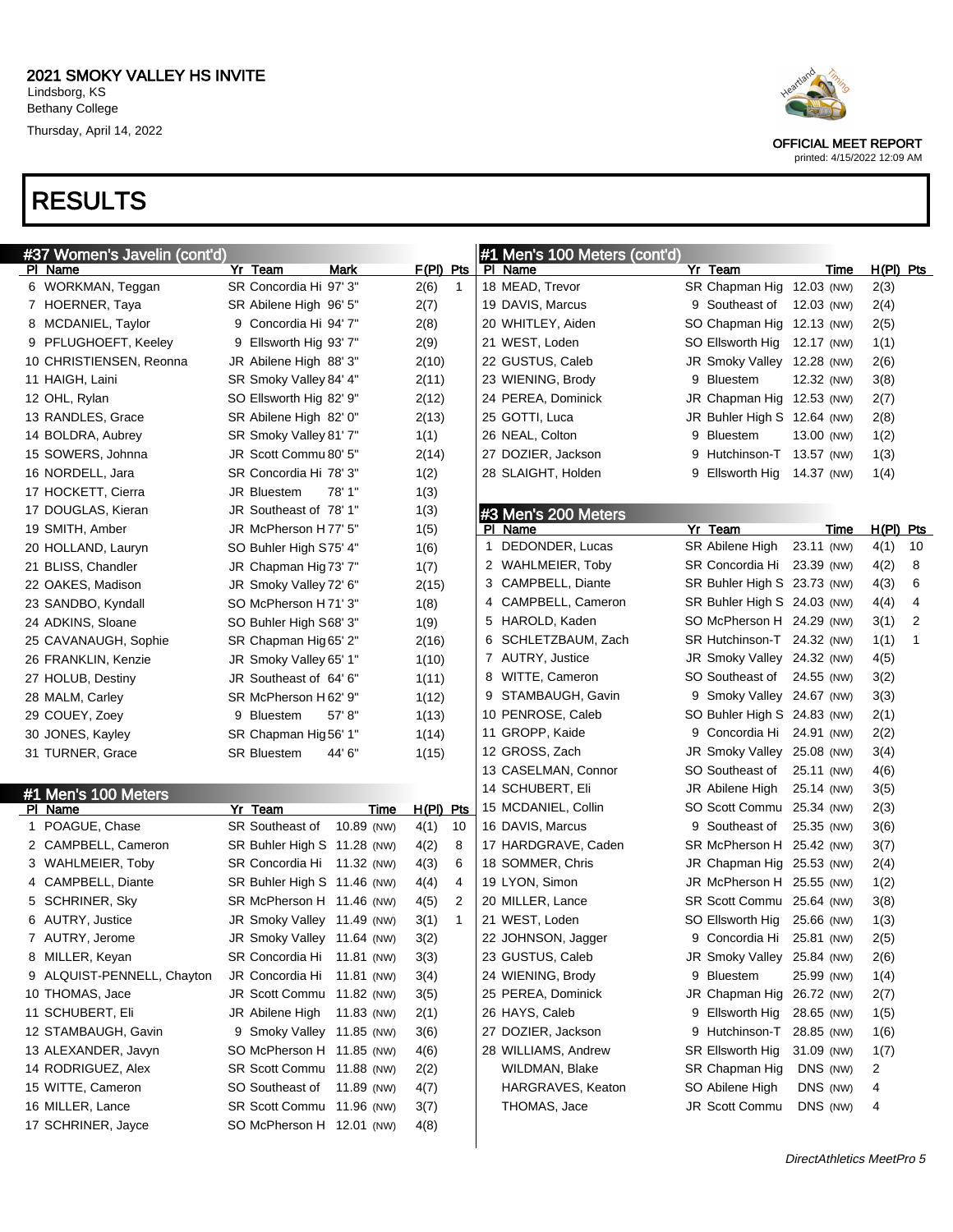Thursday, April 14, 2022

# RESULTS

| #5 Men's 400 Meters                   |                                   |                    |             |                         | #7 Men's 800 Meters (cont'd)           |                                    |                      |            |
|---------------------------------------|-----------------------------------|--------------------|-------------|-------------------------|----------------------------------------|------------------------------------|----------------------|------------|
| PI Name                               | Yr Team                           | Time               | $H(PI)$ Pts |                         | PI Name                                | Yr Team                            | <b>Time</b>          | Pts        |
| 1 APEL, Lukas                         | <b>SR Smoky Valley</b>            | 51.43              | 4(1)        | 10                      | 16 KISER, Brendan                      | JR Hutchinson-T                    | 2:20.45              |            |
| 2 TARANGO, Efren                      | <b>SR Scott Commu</b>             | 52.02              | 4(2)        | 8                       | 17 PEREGRINO, Cesar                    | <b>SO Scott Commu</b>              | 2:21.60              |            |
| 3 JOHNSON, Wyatt                      | <b>JR Smoky Valley</b>            | 52.26              | 4(3)        | 6                       | 18 MAZO, Miqueas                       | SR Abilene High                    | 2:22.15              |            |
| 4 HINES, Spencer                      | JR Buhler High S                  | 52.66              | 4(4)        | 4                       | 19 PETERSON, Samuel                    | SO Smoky Valley                    | 2:22.59              |            |
| 5 SCHLETZBAUM, Zach                   | <b>SR Hutchinson-T</b>            | 53.21              | 4(5)        | $\overline{2}$          | 20 CLARK, Ryan                         | SO Chapman Hig                     | 2:23.97              |            |
| 6 BLANCHAT, Ki                        | SO Smoky Valley                   | 53.25              | 4(6)        | $\mathbf{1}$            | 21 GARDNER, Justice                    | <b>SR Smoky Valley</b>             | 2:25.09              |            |
| 7 CALZADA, Omar                       | SO Southeast of                   | 53.80              | 3(1)        |                         | 22 KINDEL, Bergun                      | JR Concordia Hi                    | 2:26.88              |            |
| 8 CLEVELAND, Cameron                  | SO Concordia Hi                   | 54.14              | 4(7)        |                         | 23 JOHNSON, Raymond                    | JR Chapman Hig                     | 2:32.80              |            |
| 9 SOMMER, Chris                       | JR Chapman Hig                    | 54.29              | 3(2)        |                         | 24 MOHR, Brody                         | <b>SO Bluestem</b>                 | 2:38.47              |            |
| 10 RODRIGUEZ, Joshua                  | SO Ellsworth Hig                  | 54.33              | 4(8)        |                         | 25 WANNAMAKER, Noah                    | 9 Hutchinson-T                     | 2:59.13              |            |
| 11 LAIDLER, Kristofer                 | <b>SR Bluestem</b>                | 54.41              | 3(3)        |                         | GODINA, Jonah                          | JR Hutchinson-T                    | <b>DNS</b>           |            |
| 12 HAROLD, Kaden                      | SO McPherson H                    | 54.76              | 3(4)        |                         |                                        |                                    |                      |            |
| 13 GILLIAM, Tavian                    | SO Buhler High S                  | 54.79              | 3(5)        |                         | #9 Men's 1600 Meters                   |                                    |                      |            |
| 14 ROCK, Weston                       | 9 Abilene High                    | 55.57              | 3(6)        |                         | PI Name                                | Yr Team                            | <b>Time</b>          | <b>Pts</b> |
| 15 STONE, Riley                       | SO Ellsworth Hig                  | 55.67              | 2(1)        |                         | 1 SPRECKER, Dylan                      | <b>SR Southeast of</b>             | 4:18.25              | 10         |
| 16 HARGRAVES, Keaton                  | SO Abilene High                   | 56.68              | 2(2)        |                         | 2 KELLER, Hayden                       | SR Buhler High S                   | 4:27.94              | 8          |
| 17 BECKER, Samuel                     | JR McPherson H                    | 56.80              | 3(7)        |                         | 3 GODINA, Jonah                        | JR Hutchinson-T                    | 4:37.87              | 6          |
| 18 HEINRICH, Ben                      | 9 Southeast of                    | 57.83              | 2(3)        |                         | 4 REED, Tytus                          | JR Smoky Valley                    | 4:45.14              | 4          |
| 19 HOFFMAN, Tatyn                     | JR Chapman Hig                    | 58.17              | 2(4)        |                         | 5 WALKER, Cayden                       | SO Southeast of                    | 4:48.84              | 2          |
| 20 GROPP, Kaide                       | 9 Concordia Hi                    | 58.30              | 1(1)        |                         | 6 LINDAHL, Austin                      | 9 Buhler High S                    | 4:50.18              | 1          |
| 21 HARTMAN, Nathan                    | SR Abilene High                   | 58.36              | 2(5)        |                         | 7 WUTHNOW, Dayton                      | JR Abilene High                    | 4:51.13              |            |
| 22 PELZEL, Wyatt                      | SO Ellsworth Hig                  | 59.09              | 1(2)        |                         | 8 JOHNSON, Byron                       | JR Ellsworth Hig                   | 4:54.39              |            |
| 23 WILDEMAN, Alec                     | JR Concordia Hi                   | 59.15              | 2(6)        |                         | 9 HUFFMAN, Garret                      | <b>SR Smoky Valley</b>             | 4:56.53              |            |
| 24 KEJR, Daniel                       | SO Southeast of                   | 1:00.14            | 1(3)        |                         | 10 TRUMPP, Henry                       | 9 Buhler High S                    | 4:56.84              |            |
| 25 DOZIER, Jackson                    | 9 Hutchinson-T                    | 1:05.33            | 1(4)        |                         | 11 LUCAS, Jett                         | <b>SR Bluestem</b>                 | 4:59.75              |            |
| 26 SIMS, Kadin                        | <b>SR Hutchinson-T</b>            | 1:10.12            | 1(5)        |                         | 12 KLUKAS, Darren                      | JR Chapman Hig                     | 5:03.14              |            |
| LYON, Simon                           | JR McPherson H                    | <b>DNS</b>         | 2           |                         | 13 MENDEZ, Roberto                     | JR McPherson H                     | 5:05.38              |            |
| ANDERSON, Nick                        | JR Chapman Hig                    | <b>DNS</b>         | 3           |                         | 14 KISER, Brendan                      | JR Hutchinson-T                    | 5:05.82              |            |
|                                       |                                   |                    |             |                         | 15 BECKER, Britton                     | 9 Smoky Valley                     | 5:08.36              |            |
|                                       |                                   |                    |             |                         | 16 MAI, Roman                          | JR McPherson H                     | 5:08.75              |            |
| #7 Men's 800 Meters<br>PI Name        | Yr Team                           | <b>Time</b>        |             | <b>Pts</b>              | 17 ELDER, Ethan                        | McPherson H                        | 5:15.00              |            |
| 1 SPRECKER, Dylan                     | <b>SR Southeast of</b>            | 1:57.05            |             | 10                      | 18 JOHNSON, Raymond                    | JR Chapman Hig                     | 5:18.81              |            |
| 2 KELLER, Hayden                      | <b>SR Buhler High S</b>           | 2:02.83            |             | 8                       | 19 WOODWORTH, Jensen                   | JR Abilene High                    | 5:22.59              |            |
| 3 REED, Tytus                         | <b>JR Smoky Valley</b>            | 2:04.08            |             | 6                       | 20 HOLMES, Trenton                     | 9 Ellsworth Hig                    | 5:29.96              |            |
| 4 WAITE, Grant                        | JR Abilene High                   | 2:05.95            |             | 4                       | 21 TURNER, Dagan                       | SO Bluestem                        | 5:46.21              |            |
| 5 YUTZY, Christopher                  | SO Buhler High S                  | 2:06.57            |             | $\overline{\mathbf{c}}$ | 22 TURNER, Shane                       | 9 Bluestem                         | 5:59.36              |            |
|                                       |                                   |                    |             | $\mathbf{1}$            |                                        |                                    |                      |            |
| 6 AUGUSTINE, Drake                    | JR Southeast of                   | 2:08.68            |             |                         | LEASURE, Travis                        | SO Chapman Hig                     | <b>DNS</b>           |            |
| 7 HINES, Spencer                      | JR Buhler High S                  | 2:11.60            |             |                         |                                        |                                    |                      |            |
| 8 ARMENDARIZ, Ivan                    | SO Scott Commu                    | 2:12.58            |             |                         | #11 Men's 3200 Meters                  |                                    |                      |            |
| 9 GARCIA, Alan                        | JR Concordia Hi                   | 2:15.65            |             |                         | PI Name<br>1 LINDAHL, Tanner           | Yr Team<br>SR Buhler High S        | <b>Time</b>          | <u>Pts</u> |
| 10 KLUKAS, Darren                     | JR Chapman Hig                    | 2:16.42            |             |                         |                                        |                                    | 9:23.38<br>10:13.93  | 10<br>8    |
| 11 LUCAS, Jett                        | <b>SR Bluestem</b>                | 2:17.13            |             |                         | 2 ALLEN, Levi                          | SO Southeast of                    |                      |            |
| 12 CASH, Aceyn                        | JR Concordia Hi                   | 2:19.32            |             |                         | 3 WALKER, Cayden                       | SO Southeast of                    | 10:19.45             | 6          |
| 13 HUFFMAN, Garret                    | <b>SR Smoky Valley</b>            | 2:19.51            |             |                         | 4 ELLIOTT, Drew                        | 9 Chapman Hig                      | 10:20.39             | 4          |
| 14 MAI, Roman<br>15 WOODWORTH, Jensen | JR McPherson H<br>JR Abilene High | 2:19.75<br>2:20.21 |             |                         | 5 BAILEY, Bryndan<br>6 LOHRENTZ, Kaden | SO Scott Commu<br>SO Buhler High S | 10:24.48<br>10:30.25 | 2<br>1     |

| #7 Men's 800 Meters      |                        |         |     |
|--------------------------|------------------------|---------|-----|
| Name<br>PI.              | Yr Team                | Time    | Pts |
| SPRECKER, Dylan<br>1     | <b>SR Southeast of</b> | 1:57.05 | 10  |
| 2 KELLER, Hayden         | SR Buhler High S       | 2:02.83 | 8   |
| REED, Tytus<br>3         | <b>JR Smoky Valley</b> | 2:04.08 | 6   |
| WAITE, Grant<br>4        | JR Abilene High        | 2:05.95 | 4   |
| YUTZY, Christopher<br>5. | SO Buhler High S       | 2:06.57 | 2   |
| AUGUSTINE, Drake<br>6    | JR Southeast of        | 2:08.68 | 1   |
| HINES, Spencer<br>7      | JR Buhler High S       | 2:11.60 |     |
| ARMENDARIZ, Ivan<br>8    | SO Scott Commu         | 2:12.58 |     |
| GARCIA, Alan<br>9        | JR Concordia Hi        | 2:15.65 |     |
| 10 KLUKAS, Darren        | JR Chapman Hig         | 2:16.42 |     |
| 11 LUCAS, Jett           | <b>SR Bluestem</b>     | 2:17.13 |     |
| 12 CASH, Aceyn           | JR Concordia Hi        | 2:19.32 |     |
| 13 HUFFMAN, Garret       | <b>SR Smoky Valley</b> | 2:19.51 |     |
| 14 MAI, Roman            | JR McPherson H         | 2:19.75 |     |
| 15 WOODWORTH, Jensen     | JR Abilene High        | 2:20.21 |     |
|                          |                        |         |     |



OFFICIAL MEET REPORT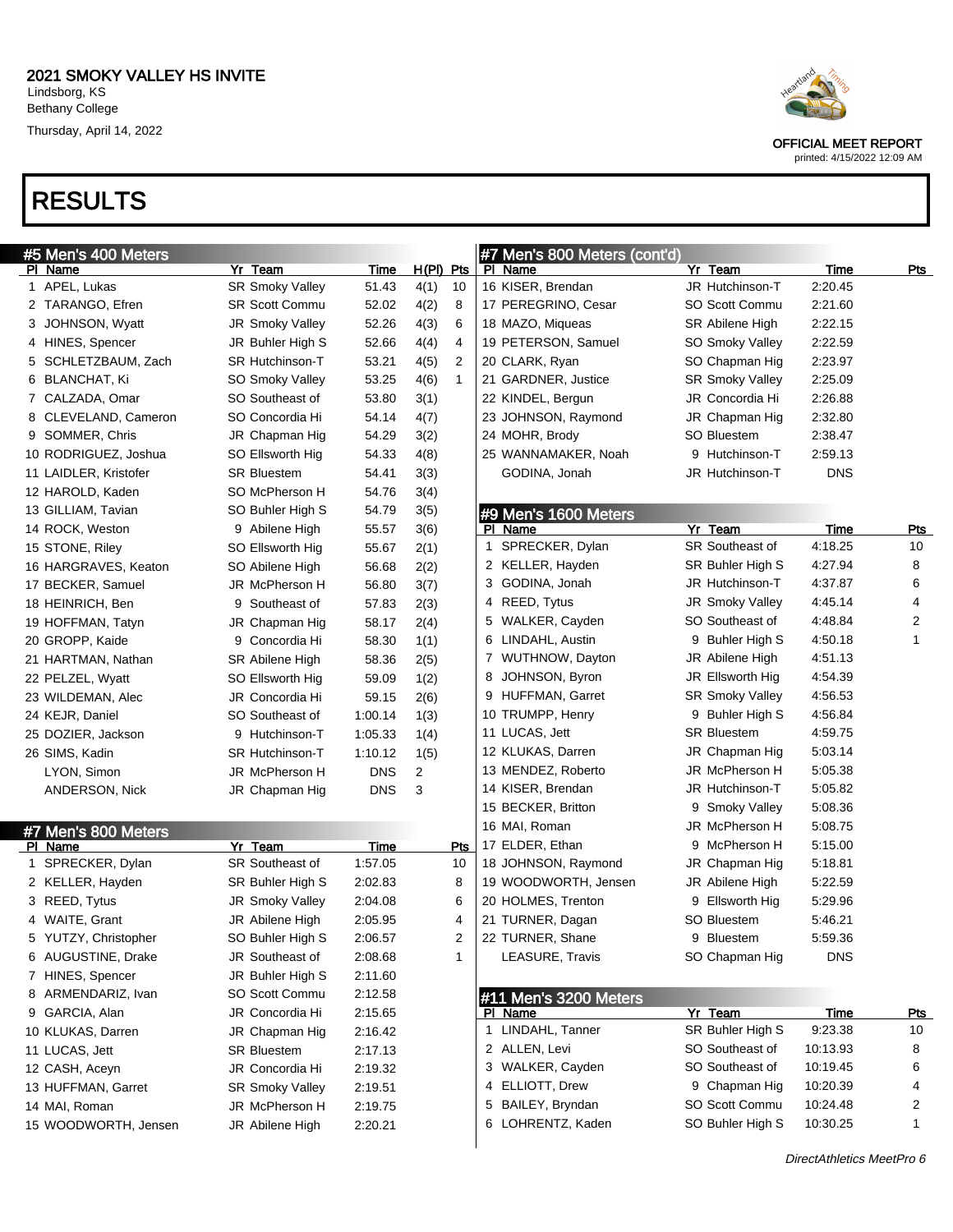#11 Men's 3200 Meters (cont'd)

7 JOHNSON, Byron JR Ellsworth Hig 8 COTTONE, Triston JR Abilene High 9 KEJR, Joel SR Southeast of 10 BECKER, Britton 9 Smoky Valley 11 LUCAS, Jett SR Bluestem 12 WUTHNOW, Dayton JR Abilene High 13 MENDEZ, Roberto JR McPherson H 14 YUTZY, Cameron SO Buhler High S 15 ELDER, Ethan 9 McPherson H 16 PETERSON, Samuel SO Smoky Valley 17 FLOYD, Garrett 9 McPherson H 18 ALVAREZ, Malachiey 9 Hutchinson-T 19 HOLMES, Trenton 9 Ellsworth Hig 20 TURNER, Dagan SO Bluestem 21 TURNER, Shane 9 Bluestem

Thursday, April 14, 2022

#14 Men's 110m Hurdles

#15 Men's 300m Hurdles

PI Name Yr Team 1 POAGUE, Chase SR Southeast of 2 FREDRICK, Myles JR Buhler High S 3 CARLGREN, Cav SR Concordia Hi 4 WESTHOFF, Truman SR Hutchinson-T 5 MUEHLER, Cory SO McPherson H 6 BOWELL, Judah SO Abilene High 7 KEOUGH, Asa JR McPherson H 8 SMITH, Jensyn JR Scott Commu 9 RODRIGUEZ, Alex SR Scott Commu 10 PATTON, Gavin JR Buhler High S 11 KUNTZ, Rowdy SR Abilene High 12 GASTON, Levi JR Chapman Hig

PI Name Yr Team 1 POAGUE, Chase SR Southeast of 2 NEAL, Ben SR Hutchinson-T 3 BOWELL, Judah SO Abilene High 4 FAUROT, Carson SR Scott Commu 5 OSTROM, Javohn SR Buhler High S 6 FREDRICK, Myles JR Buhler High S 7 WESTHOFF, Truman SR Hutchinson-T 8 SMITH, Jensyn JR Scott Commu 9 KEOUGH, Asa JR McPherson H 10 MUEHLER, Cory SO McPherson H 11 KINDEL, Torxsten JR Concordia Hi 12 KUNTZ, Rowdy SR Abilene High 13 HOBROCK, Cole JR Concordia Hi

#### RESULTS

PI Name

|              |             |             |                  | #15 Men's 300m Hurdles (cont'd)       |    |    |           |             |
|--------------|-------------|-------------|------------------|---------------------------------------|----|----|-----------|-------------|
|              | $H(PI)$ Pts | Time        | Yr Team          | Pts   PI Name                         |    |    |           | Time        |
|              | 1(6)        | 51.21       | 9 Southeast of   | 13 SCHROEDER, Tanner                  |    |    |           | 10:36.69    |
|              | 1           | DNS.        | JR Concordia Hi  | HOBROCK, Cole                         |    |    |           | 10:36.72    |
|              | 2           | DNS.        | SR Buhler High S | OSTROM, Javohn                        |    |    |           | 10:37.69    |
|              |             |             |                  |                                       |    |    |           | 11:00.00    |
|              |             |             |                  | #17 Boys Rumble 4 X 100               |    |    |           | 11:04.01    |
|              |             | Time        |                  | PI Team                               |    |    |           | 11:08.85    |
|              |             | 47.83       |                  | 1 Buhler High School (A)              |    |    |           | 11:10.17    |
|              |             | 51.88       |                  | 2 Concordia High School (A)           |    |    |           | 11:10.83    |
|              |             | 53.57       |                  | 3 Smoky Valley High School (A)        |    |    |           | 11:15.93    |
|              |             | 54.61       |                  | 4 Southeast of Saline High School (A) |    |    |           | 11:40.07    |
|              |             | 56.35       |                  | 5 Ellsworth High School (A)           |    |    |           | 11:52.49    |
|              |             | 56.63       |                  | 6 McPherson High School (A)           |    |    |           | 11:55.12    |
|              |             | 58.71       |                  | 7 Chapman High School (A)             |    |    |           | 12:27.19    |
|              |             | DNF         |                  | Scott Community High School (A)       |    |    |           | 12:41.26    |
|              |             |             |                  |                                       |    |    |           | 13:45.55    |
|              |             |             |                  | #18 Men's 4 x 100m Relay              |    |    |           |             |
|              | $H(PI)$ Pts | Time        |                  | PI Team                               |    |    |           |             |
| 10           | 2(1)        | 44.89       |                  | 1 Buhler High School (A)              |    |    | H(PI) Pts | <u>Time</u> |
| 8            | 2(2)        | 45.62       |                  | 2 McPherson High School (A)           |    | 10 | 2(1)      | 14.76 (NW)  |
| 6            | 2(3)        | 45.85       |                  | 3 Smoky Valley High School (A)        |    | 8  | 2(2)      | 16.02 (NW)  |
| 4            | 2(4)        | 46.41       |                  | 4 Concordia High School (A)           |    | 6  | 2(3)      | 16.22 (NW)  |
| 2            | 2(5)        | 46.57       |                  | 5 Southeast of Saline High School (A) |    | 4  | 2(4)      | 16.62 (NW)  |
| 1            | 2(6)        | 46.81       |                  | 6 Ellsworth High School (A)           |    | 2  | 2(5)      | 16.67 (NW)  |
|              | 2(7)        | 47.06       |                  | 7 Abilene High School (A)             |    | 1  | 2(6)      | 17.06 (NW)  |
|              | 2(8)        | 47.77       |                  | 8 Scott Community High School (A)     |    |    | 2(7)      | 17.60 (NW)  |
|              | 1           | NT          |                  | Hutchinson-Trinity Catholic (A)       |    |    | 1(1)      | 17.71 (NW)  |
|              | 1           | NT          |                  | Chapman High School (A)               |    |    | 1(2)      | 17.73 (NW)  |
|              | 1           | NΤ          |                  | Bluestem (A)                          |    |    | 2(8)      | 18.01 (NW)  |
|              |             |             |                  |                                       |    |    | 1(3)      | 18.15 (NW)  |
|              |             |             |                  | #20 Men's 4 x 400m Relay              |    |    | 1(4)      | 18.61 (NW)  |
|              | $H(PI)$ Pts | Time        |                  | PI Team                               |    |    | 1(5)      | 18.82 (NW)  |
| 10           | 2(1)        | 3:32.69     |                  | 1 Smoky Valley High School (A)        |    |    |           |             |
| 8            | 2(2)        | 3:38.81     |                  | 2 Hutchinson-Trinity Catholic (A)     |    |    |           |             |
| 6            | 2(3)        | 3:38.91     |                  | 3 Abilene High School (A)             |    |    | H(PI) Pts | <u>Time</u> |
| 4            | 2(4)        | 3:39.08     |                  | 4 Concordia High School (A)           |    | 10 | 2(1)      | 40.58       |
| 2            | 2(5)        | 3:40.99     |                  | 5 Buhler High School (A)              |    | 8  | 2(2)      | 42.00       |
| $\mathbf{1}$ | 1(1)        | 3:46.08     |                  | Chapman High School (A)               | 6  | 6  | 2(3)      | 42.01       |
|              | 2(6)        | 3:46.37     |                  | McPherson High School (A)             | 7  | 4  | 2(4)      | 43.65       |
|              | 1(2)        | 3:54.28     |                  | Ellsworth High School (A)             | 8  | 2  | 2(5)      | 44.12       |
|              | 1(3)        | 4:00.97     |                  | 9 Bluestem (A)                        |    | 1  | 2(6)      | 44.31       |
|              | 2           | <b>DNS</b>  |                  | Scott Community High School (A)       |    |    | 1(1)      | 44.46       |
|              |             |             |                  |                                       |    |    | 2(7)      | 46.14       |
|              |             |             |                  | #22 Men's 4 x 800m Relay              |    |    | 1(2)      | 46.53       |
| Pts          |             | <b>Time</b> |                  | Team                                  | ΡI |    | 1(3)      | 46.80       |
| 10           |             | 8:36.72     |                  | 1 Smoky Valley High School (A)        |    |    | 1(4)      | 47.18       |
| 8            |             | 8:43.11     |                  | 2 Abilene High School (A)             |    |    | 1(5)      | 48.61       |
| 6            |             | 8:48.88     |                  | 3 Southeast of Saline High School (A) |    |    |           |             |



OFFICIAL MEET REPORT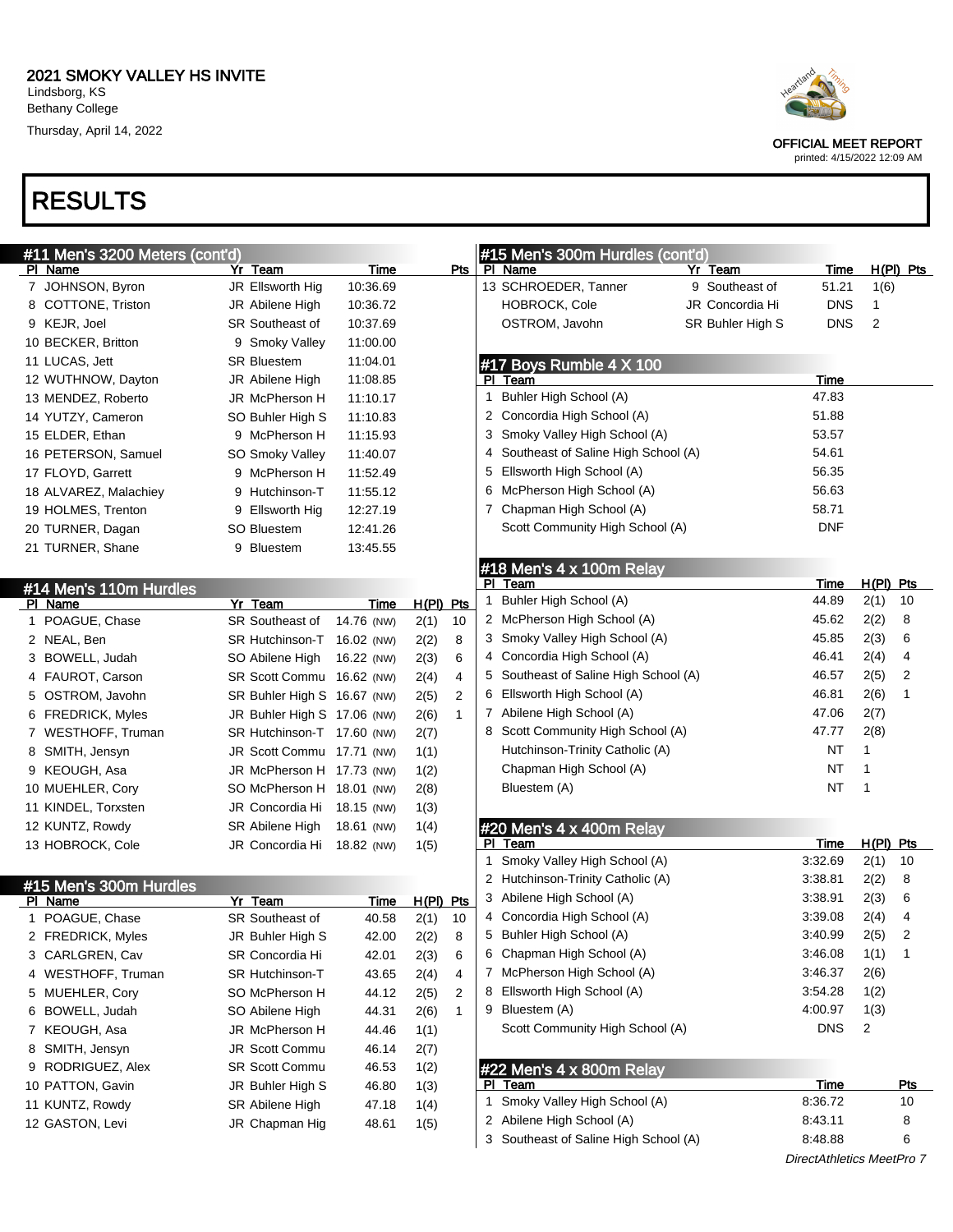# RESULTS

| #22 Men's 4 x 800m Relay (cont'd) |                        |              | #26 Men's Pole Vault (cont'd)    |                          |                                                         |             |     |
|-----------------------------------|------------------------|--------------|----------------------------------|--------------------------|---------------------------------------------------------|-------------|-----|
| PI Team                           |                        | Time<br>Pts  | PI Name                          | Yr Team                  | Mark                                                    |             | Pts |
| 4 Scott Community High School (A) | 8:49.37                | 4            | VICE, Laythan                    | 9 Bluestem               | <b>NH</b>                                               |             |     |
| 5 Buhler High School (A)          | 8:52.07                | 2            | LEASURE, Travis                  | SO Chapman Hig NH        |                                                         |             |     |
| 6 Chapman High School (A)         | 9:00.21                | $\mathbf{1}$ | HAYS, Caleb                      | 9 Ellsworth Hig NH       |                                                         |             |     |
| 7 Concordia High School (A)       | 9:06.01                |              | PELZEL, Wyatt                    | SO Ellsworth Hig NH      |                                                         |             |     |
| 8 Bluestem (A)                    | 9:50.35                |              | EDWARDS, Cougar                  | SO Chapman Hig NH        |                                                         |             |     |
| 9 Hutchinson-Trinity Catholic (A) | 10:42.40               |              | PETERSON, Samuel                 | SO Smoky Valley NH       |                                                         |             |     |
|                                   |                        |              | NURNBERG, Tate                   | 9 Southeast of NH        |                                                         |             |     |
| #24 Men's High Jump               |                        |              |                                  |                          |                                                         |             |     |
| PI Name                           | Yr Team<br>Mark        | <u>Pts</u>   | #28 Men's Long Jump              |                          |                                                         |             |     |
| 1 MADRON, Seth                    | SR McPherson H 6' 2"   | 10           | PI Name                          | Yr Team                  | <b>Mark</b>                                             | $F(PI)$ Pts |     |
| 2 HOBROCK, Tyler                  | SR Concordia Hi 6' 2"  | 8            | 1 KOEHN, Chase                   |                          | 9 McPherson H 19' 11 <sup>1</sup> / <sub>2</sub> (NW)   | 2(1)        | 10  |
| 3 CARLGREN, Cav                   | SR Concordia Hi 6' 0"  | 6            | 2 POAGUE, Chase                  |                          | SR Southeast of 19' 5" (NW)                             | 2(2)        | 8   |
| 4 CASH, Aceyn                     | JR Concordia Hi 5' 10" | 4            | 3 PENROSE, Caleb                 |                          | SO Buhler High S19' 0" (NW)                             | 1(1)        | 6   |
| 5 GILLIAM, Tavian                 | SO Buhler High S5' 10" | 2            | 4 KNIPP, Eyan                    | SR Bluestem              | 19' 0" (NW)                                             | 2(3)        | 4   |
| 6 KANITZ, Kreighton               | SO McPherson H 5' 10"  | 1            | BOWELL, Judah<br>5               |                          | SO Abilene High 18' 11 <sup>1</sup> /2 (NW)             | 2(4)        | 2   |
| 7 HAMMEKE, Blake                  | JR Hutchinson-T 5' 8"  |              | 6 BLANCHAT, Ki                   |                          | SO Smoky Valley 18' 10 <sup>1</sup> / <sub>2</sub> (NW) | 2(5)        | 1   |
| 8 OBERMEYER, Luke                 | SO Southeast of 5'6"   |              | 7 KINDEL, Torxsten               |                          | JR Concordia Hi 18' 534 (NW)                            | 2(6)        |     |
| 8 WHITLEY, Aiden                  | SO Chapman Hig 5' 6"   |              | 8 THAXTON, Tucker                |                          | 9 Southeast of $18'2'$ (NW)                             | 2(7)        |     |
| 8 EHRICH, Zander                  | SR Abilene High 5' 6"  |              | 9 MCVAY, Lorenzo                 |                          | 9 Southeast of 18'0" (NW)                               | 2(8)        |     |
| 11 LYSELL, Haven                  | SR Smoky Valley 5' 6"  |              | 10 PATTON, Gavin                 |                          | JR Buhler High S17' 11 <sup>3/4</sup> (NW)              | 2(9)        |     |
| 12 SMITH, Jensyn                  | JR Scott Commu 5' 4"   |              | 11 WILDMAN, Blake                |                          | SR Chapman Hig 17' 11 <sup>1/4</sup> (NW)               | 1(2)        |     |
| 13 WILLARD-TRASS, Deidrick        | JR Buhler High S5' 4"  |              | 12 LYSELL, Haven                 |                          | SR Smoky Valley 17' 9" (NW)                             | 2(10)       |     |
| 14 EDIGER, Braeden                | SR McPherson H5' 2"    |              | 13 TROST, Cody                   |                          | SO Concordia Hi 17' 8 <sup>3/4</sup> (NW)               | 1(3)        |     |
| 15 SCHROEDER, Tanner              | 9 Southeast of 5'2"    |              | 14 RETTER, Peyton                |                          | 9 Concordia Hi 17' 8" (NW)                              | 1(4)        |     |
| 16 RODRIGUEZ, Alex                | SR Scott Commu 5' 0"   |              | 15 SOMMER, Chris                 |                          | JR Chapman Hig 17' 7 <sup>3/4</sup> (NW)                | 1(5)        |     |
| 16 PICKERING, Vincent             | JR Smoky Valley 5' 0"  |              | 16 PEREGRINO, Cesar              |                          | SO Scott Commu 17' 41/2 (NW)                            | 1(6)        |     |
| 18 KIEFFER, Bronc                 | 9 Bluestem<br>5' 0"    |              | 16 ALEXANDER, Javyn              |                          | SO McPherson H 17' $4\frac{1}{2}$ (NW)                  | 2(11)       |     |
| 19 MOHR, Brody                    | 4' 10"<br>SO Bluestem  |              | 18 GOTTI, Luca                   |                          | JR Buhler High S16' 11 $\frac{1}{4}$ (NW)               | 1(7)        |     |
| TROSTLE, Grayson                  | 9 Hutchinson-T NH      |              | 19 TROSTLE, Grayson              |                          | 9 Hutchinson-T 16' 4 $\frac{1}{4}$ (NW)                 | 1(8)        |     |
| NURNBERG, Tate                    | 9 Southeast of DNS     |              | 20 JURGENS, Levi                 | SO Bluestem              | 16' 3 $\frac{3}{4}$ (NW)                                | 1(9)        |     |
|                                   |                        |              | 21 STAMBAUGH, Gavin              |                          | 9 Smoky Valley 16' 3 <sup>1/4</sup> (NW)                | 1(10)       |     |
|                                   |                        |              | 22 VICE, Laythan                 | 9 Bluestem               | 15' 0 $\frac{3}{4}$ (NW)                                | 1(11)       |     |
| #26 Men's Pole Vault<br>PI Name   | Yr Team<br>Mark        | <u>Pts</u>   | 23 SLAIGHT, Holden               |                          | 9 Ellsworth Hig 13' 7" (NW)                             | 1(12)       |     |
| 1 TUSTIAN, Tanner                 | SR Buhler High S13' 3" | 10           | TARANGO, Alex                    | SR Scott Commu DNS (NW)  |                                                         | 1           |     |
| 2 FAUROT, Carson                  | SR Scott Commu 12' 9"  | 8            | HAMMEKE, Blake                   | JR Hutchinson-T DNS (NW) |                                                         | 2           |     |
| 3 DOSSETT, Ryker                  | SO McPherson H 12' 9"  | 6            | WHITLEY, Aiden                   | SO Chapman Hig DNS (NW)  |                                                         | 2           |     |
| 4 MCDANIEL, Collin                | SO Scott Commu 12' 3"  | 3            | SCHRINER, Jayce                  | SO McPherson HDNS (NW)   |                                                         | 2           |     |
| 4 POORE, Aidan                    | SR Concordia Hi 12' 3" | 3            |                                  |                          |                                                         |             |     |
| 6 SPENCER, Jace                   | JR Buhler High S12' 3" |              |                                  |                          |                                                         |             |     |
| 7 PENROSE, Caleb                  | SO Buhler High S10' 9" |              | #30 Men's Triple Jump<br>PI Name | Yr Team                  | Mark                                                    | F(PI) Pts   |     |
| 8 GOSE, Aiden                     | SR Abilene High 10' 9" |              | 1 KNIPP, Eyan                    | <b>SR Bluestem</b>       | 41' 7" (NW)                                             | 2(1)        | 10  |
| 9 SCHWARZ, Toben                  | SR Abilene High 10' 3" |              | 2 GILLIAM, Tavian                |                          | SO Buhler High S41' 3" (NW)                             | 2(2)        | 8   |
| 10 MALONE, Maron                  | JR McPherson H9' 9"    |              | 3 GIBBS, Darriene                |                          | SR McPherson H 40' 4" (NW)                              | 2(3)        | 6   |
| 11 KINDEL, Bergun                 | JR Concordia Hi 9' 9"  |              | 4 TROST, Cody                    |                          | SO Concordia Hi 38' 10" (NW)                            | 2(4)        | 4   |
| KIEFFER, Bronc                    | 9 Bluestem<br>NΗ       |              | 5 COTTONE, Triston               |                          | JR Abilene High 37' 10 <sup>1</sup> /2 (NW)             | 2(5)        | 2   |
| FRIESEN, Nathan                   | SO Southeast of NH     |              | 6 CASELMAN, Connor               |                          | SO Southeast of 37' 2" (NW)                             |             | 1   |
|                                   |                        |              |                                  |                          |                                                         | 2(6)        |     |
|                                   |                        |              |                                  |                          |                                                         |             |     |

DirectAthletics MeetPro 8



OFFICIAL MEET REPORT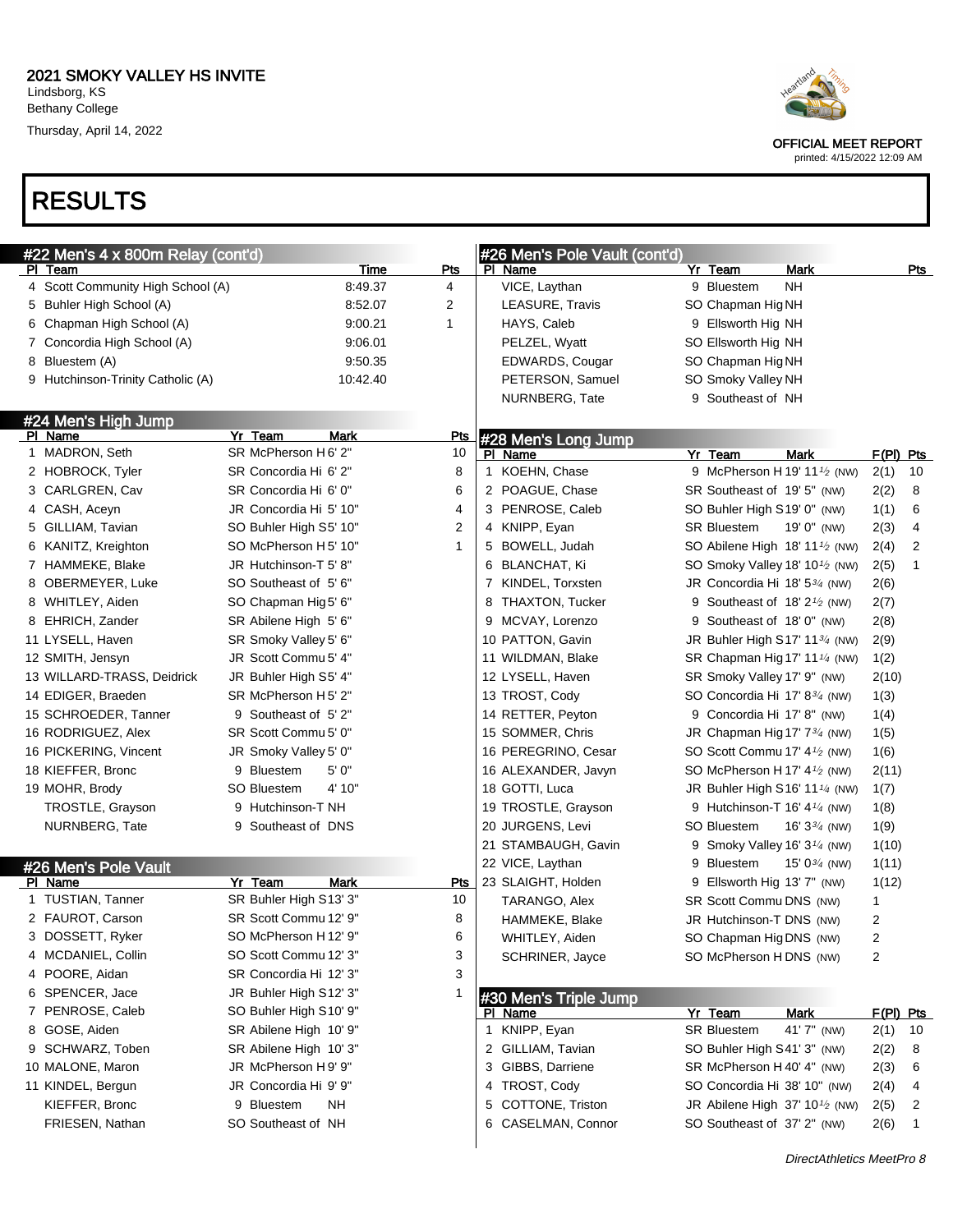# RESULTS



OFFICIAL MEET REPORT

| #30 Men's Triple Jump (cont'd) |                                                        |                        | #32 Men's Shot Put (cont'd) |                              |                      |
|--------------------------------|--------------------------------------------------------|------------------------|-----------------------------|------------------------------|----------------------|
| PI Name                        | Yr Team<br><b>Mark</b>                                 | $F(PI)$ Pts            | PI Name                     | Yr Team<br><b>Mark</b>       | $F(PI)$ Pts          |
| 7 MEAD, Trevor                 | SR Chapman Hig 36' 11 <sup>1/2</sup> (NW)              | 2(7)                   | 31 SELF, Brady              | 24' 11"<br>9 Bluestem        | 1(15)                |
| 8 KANITZ, Kreighton            | SO McPherson H 36' 4" (NW)                             | 2(8)                   | 32 SANCHEZ-THOMPSON, Zae    | SO Hutchinson-T 23' 6"       | 1(16)                |
| 9 KEJR, Daniel                 | SO Southeast of 36' 3" (NW)                            | 1(1)                   |                             |                              |                      |
| 10 CASH, Aceyn                 | JR Concordia Hi 36' 0 <sup><math>1/2</math></sup> (NW) | 1(2)                   | #34 Men's Discus            |                              |                      |
| 11 TARANGO, Alex               | SR Scott Commu 35' 10 <sup>1</sup> / <sub>2</sub> (NW) | 2(9)                   | PI Name                     | Yr Team<br><b>Mark</b>       | $F(PI)$ Pts          |
| 12 WILDMAN, Blake              | SR Chapman Hig 35' 2" (NW)                             | 1(3)                   | 1 BAILEY, Braxton           | SR McPherson H 127' 0"       | 10<br>2(1)           |
| 13 WILLARD-TRASS, Deidrick     | JR Buhler High S35' 1" (NW)                            | 1(4)                   | 2 HOBROCK, Tyler            | SR Concordia Hi 126' 8"      | 8<br>2(2)            |
| 14 LYSELL, Haven               | SR Smoky Valley 35' 0" (NW)                            | 1(5)                   | 3 STAMBAUGH, Trystan        | JR Smoky Valley 118' 6"      | 6<br>2(3)            |
| 15 PICKERING, Vincent          | JR Smoky Valley 34' 8 <sup>3</sup> /4 (NW)             | 1(6)                   | 4 REGIER, Bryan             | JR Buhler High S115' 10"     | 2(4)<br>4            |
| 16 COMPTON, Thomas             | SR Buhler High S34' 0" (NW)                            | 1(7)                   | 5 TEETER, Keagun            | JR Buhler High S115' 4"      | 2<br>2(5)            |
| 17 EDIGER, Braeden             | SR McPherson H 33' 1" (NW)                             | 1(8)                   | 6 ROSE, Connor              | SR Abilene High 110' 10"     | $\mathbf{1}$<br>2(6) |
| STAMBAUGH, Trystan             | JR Smoky Valley DNS (NW)                               | 1                      | 7 SELL, Colt                | SR Chapman Hig 110' 5"       | 2(7)                 |
| NURNBERG, Tate                 | 9 Southeast of DNS (NW)                                | $\overline{2}$         | 8 ELDER, Adrian             | JR Scott Commu 109' 6"       | 2(8)                 |
|                                |                                                        |                        | 9 NOWAK, Nash               | SR Scott Commu 108' 11"      | 2(9)                 |
| #32 Men's Shot Put             |                                                        |                        | 10 HOLT, Justin             | JR Smoky Valley 108' 8"      | 2(10)                |
| PI Name                        | Yr Team<br>Mark                                        | F(PI) Pts              | 11 SURRITE, Dawson          | SR Abilene High 106' 11"     | 2(11)                |
| 1 NOWAK, Nash                  | SR Scott Commu 43' 4"                                  | 2(1)<br>10             | 12 MILLER, Wesley           | SR Buhler High S104' 10"     | 1(1)                 |
| 2 MILLER, Wesley               | SR Buhler High S43' 1"                                 | 8<br>2(2)              | 13 LAPLANT, Brodie          | SR Scott Commu 104' 4"       | 2(12)                |
| 3 MILLER, Lance                | SR Scott Commu 41' 8"                                  | 6<br>2(3)              | 14 MOREL, Mason             | JR Smoky Valley 103' 5"      | 2(13)                |
| 4 SURRITE, Dawson              | SR Abilene High 41' 4 <sup>1</sup> /2                  | 2(4)<br>4              | 15 BARTHOLOMEW, Colton      | JR Southeast of 96' 10"      | 2(14)                |
| 5 MILLER, Keyan                | SR Concordia Hi 41' 11/2                               | $\overline{2}$<br>2(5) | 16 RODRIGUEZ, Jordan        | SO Ellsworth Hig 95' 7"      | 2(15)                |
| 6 HOLT, Justin                 | JR Smoky Valley 40' 8 <sup>1</sup> /2                  | 2(6)<br>$\mathbf{1}$   | 17 MORGAN, David            | SR Chapman Hig 92' 1"        | 1(2)                 |
| 7 SELL, Colt                   | SR Chapman Hig 38' 3"                                  | 2(7)                   | 18 JACKSON, Eli             | SR Southeast of 91'9"        | 1(3)                 |
| 8 TEETER, Keagun               | JR Buhler High S37' 7 <sup>1</sup> /2                  | 2(8)                   | 19 HAYS, Trenton            | SO Ellsworth Hig 89' 5"      | 1(4)                 |
| 8 MORGAN, David                | SR Chapman Hig 37' 7 <sup>1</sup> /2                   | 2(8)                   | 20 SEADORF, Caden           | <b>JR Bluestem</b><br>89' 4" | 1(5)                 |
| 10 STAMBAUGH, Trystan          | JR Smoky Valley 37' 7"                                 | 2(10)                  | 21 RETTER, Taye             | SR Concordia Hi 88' 6"       | 1(6)                 |
| 11 HOBROCK, Tyler              | SR Concordia Hi 37' 4"                                 | 2(11)                  | 22 ZELLER, Richard          | JR Smoky Valley 88' 0"       | 1(7)                 |
| 12 SCHROEDER, Tanner           | 9 Southeast of 37' 0"                                  | 1(1)                   | 23 BLAKE, Keaton            | SO Southeast of 87' 3"       | 1(8)                 |
| 13 ASHLAND, Michael            | JR Concordia Hi 36' 7"                                 | 2(12)                  | 24 HOMOLKA, Sumner          | 9 Ellsworth Hig 84' 1"       | 1(9)                 |
| 14 BARTHOLOMEW, Colton         | JR Southeast of 36'4"                                  | 1(2)                   | 25 FAUDOA, Angel            | JR Hutchinson-T 82' 10"      | 1(10)                |
| 15 REGIER, Bryan               | JR Buhler High S35' 9 <sup>1</sup> /2                  | 1(3)                   | 26 CROSTHWAITE, Gabriel     | SR McPherson H 81' 11"       | 1(11)                |
| 16 BOYD, Troy                  | JR Chapman Hig 35' 9"                                  | 2(13)                  | 27 GOLDEN, Brent            | SR Chapman Hig 81' 5"        | 1(12)                |
| 17 BAILEY, Braxton             | SR McPherson H35' 11/2                                 | 2(14)                  | 28 MCFADDEN, Kyle           | 9 Concordia Hi 75' 10"       | 2(16)                |
| 18 LAPLANT, Brodie             | SR Scott Commu 33' 11 <sup>1</sup> /2                  | 2(15)                  | 29 NEAL, Colton             | 74'0"<br>9 Bluestem          | 1(13)                |
| 19 RODRIGUEZ, Jordan           | SO Ellsworth Hig 33' 10"                               | 1(4)                   | 30 VALADEZ, Daniel          | SR McPherson H72' 11"        | 1(14)                |
| 20 FAUDOA, Angel               | JR Hutchinson-T 32' 6 $\frac{1}{2}$                    | 1(5)                   | 31 SELF, Brady              | 9 Bluestem<br>71' 4"         | 1(15)                |
| 21 JACKSON, Eli                | SR Southeast of 31'7 <sup>1</sup> / <sub>2</sub>       | 1(6)                   | 32 SANCHEZ-THOMPSON, Zae    | SO Hutchinson-T 69' 8"       | 1(16)                |
| 22 ROSE, Connor                | SR Abilene High 31' 6 <sup>1</sup> /2                  | 2(16)                  |                             |                              |                      |
| 23 HAYS, Trenton               | SO Ellsworth Hig 30' 10"                               | 1(7)                   | #36 Men's Javelin           |                              |                      |
| 24 VALADEZ, Daniel             | SR McPherson H 30' 6 <sup>1</sup> /2                   | 1(8)                   | PI Name                     | Yr Team<br>Mark              | F(PI) Pts            |
| 25 MOREL, Mason                | JR Smoky Valley 30' 3"                                 | 1(9)                   | 1 TAYLOR, Cooper            | SR Buhler High S168' 8"      | 2(1)<br>10           |
| 26 KRAUSE, Cody                | SR Smoky Valley 29' 10"                                | 1(10)                  | 2 NOWAK, Nash               | SR Scott Commu 155' 10"      | 2(2)<br>8            |
| 27 GEORGE, Tiernan             | 9 Ellsworth Hig 29' 5"                                 | 1(11)                  | 3 RETTER, Taye              | SR Concordia Hi 146' 5"      | 2(3)<br>6            |
| 28 GIBBS, Darriene             | SR McPherson H 29' 0"                                  | 1(12)                  | 4 GOLDEN, Jude              | SR Southeast of 144' 1"      | 2(4)<br>4            |
| 29 SEADORF, Caden              | 27' 11"<br><b>JR Bluestem</b>                          | 1(13)                  | 5 SPICER, Isaac             | JR Buhler High S134' 2"      | 2(5)<br>2            |
| 30 RANDLES, Tristan            | JR Abilene High 25' 10"                                | 1(14)                  | 6 RANDLES, Tristan          | JR Abilene High 130' 9"      | 2(6)<br>1            |
|                                |                                                        |                        |                             |                              |                      |